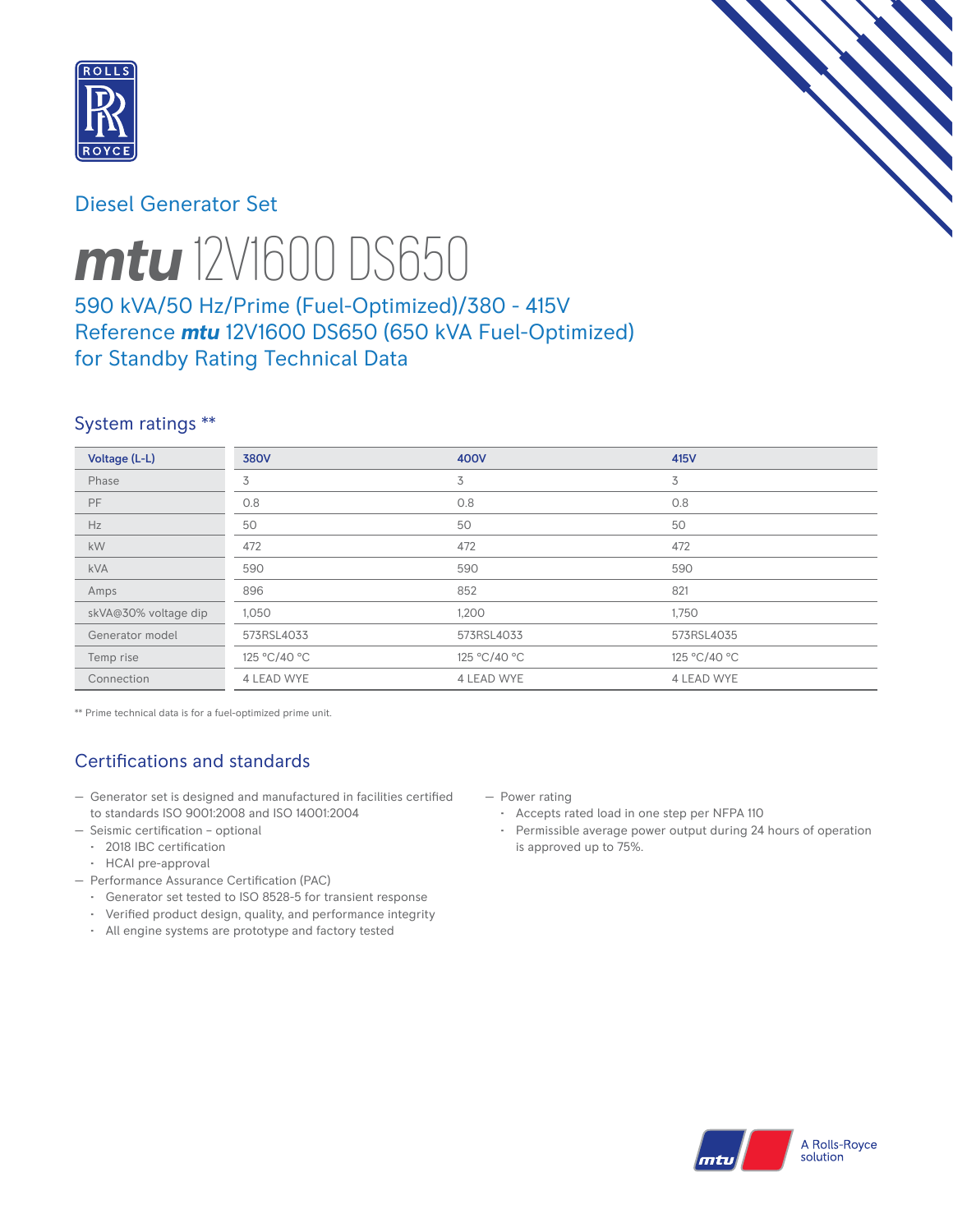## Standard features \*

- Single source supplier
- Global product support
- Two (2) Year/3,000 Hour Basic Limited Warranty
- 12V1600 diesel engine
	- 21.0 liter displacement
	- Common rail fuel injection
- 4-cycle
- Complete range of accessories
- Cooling system
	- Integral set-mounted
	- Engine-driven fan

# Standard equipment \*

#### Engine

- Air cleaners
- Oil pump
- Oil drain extension and shut-off valve
- Full flow oil filter
- Closed crankcase ventilation
- Jacket water pump
- Thermostats
- Blower fan and fan drive
- Radiator unit mounted
- Electric starting motor 24V
- Governor electronic isochronous
- Base formed steel
- SAE flywheel and bell housing
- Charging alternator 24V
- Battery box and cables
- Flexible fuel connectors
- Flexible exhaust connection

#### Generator

- NEMA MG1, IEEE, and ANSI standards compliance for temperature rise and motor starting
- Sustained short circuit current of up to 250% of the rated current for up to 10 seconds
- Self-ventilated
- Superior voltage waveform
- Digital, solid state, volts-per-hertz regulator
- Brushless alternator with brushless pilot exciter
- 4 pole, rotating field
- 105 °C maximum prime temperature rise
- 1-bearing, sealed
- Flexible coupling
- Full amortisseur windings
- 125% rotor balancing
- 3-phase voltage sensing
- ± 0.25% voltage regulation no load to full load
- 100% of rated load one step
- 5% maximum total harmonic distortion
- Generator
	- Brushless, rotating field generator
	- 2/3 pitch windings
	- Permanent Magnet Generator (PMG) supply to regulator
	- 250% short circuit capability
- Digital control panel(s)
	- UL recognized, CSA certified, NFPA 110
	- Complete system metering
	- LCD display

#### Digital control panel(s)

- Digital metering
- Engine parameters
- Generator protection functions
- Engine protection
- CANBus ECU communications
- Windows®-based software
- Multilingual capability
- Communications to remote annunciator
- Programmable input and output contacts
- UL recognized, CSA certified, CE approved
- Event recording
- IP 54 front panel rating with integrated gasket
- NFPA 110 compatible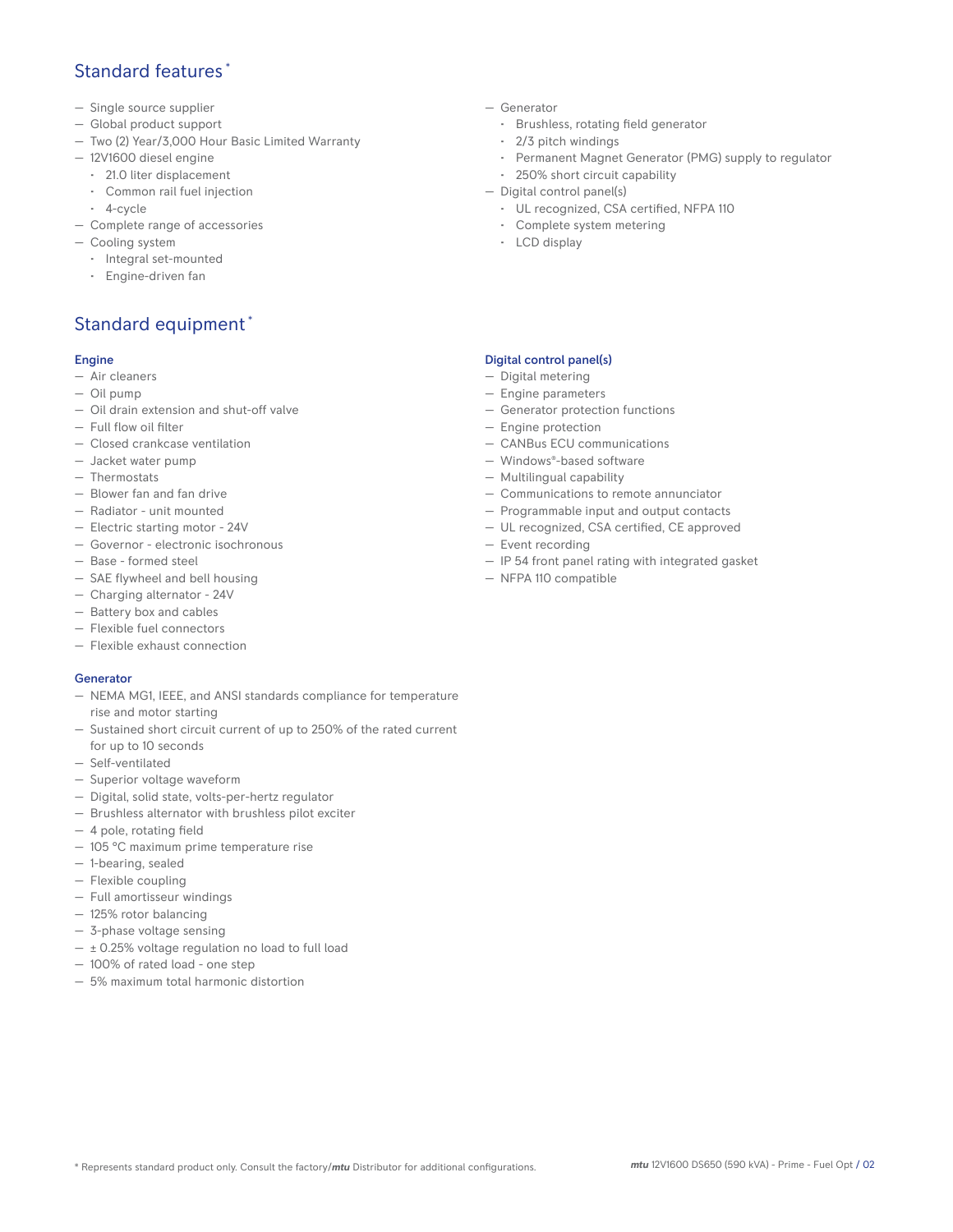# Application data

#### Engine

| Manufacturer                | mtu                           |
|-----------------------------|-------------------------------|
| Model **                    | 12V1600G10F                   |
| Type                        | 4-cycle                       |
| Arrangement                 | $12-V$                        |
| Displacement: L (cu in)     | 21.0 (1,281)                  |
| Bore: cm (in)               | 12 (4.72)                     |
| Stroke: cm (in)             | 15(5.91)                      |
| Compression ratio           | 17.5:1                        |
| Rated rpm                   | 1.500                         |
| Engine governor             | electronic isochronous (ADEC) |
| Maximum power: kWm (bhp) ** | 524 (703)                     |
| Steady state frequency band | ± 0.25%                       |
| Air cleaner                 | dry                           |
|                             |                               |

#### Liquid capacity

| Total oil system: L (gal)             | 73 (19.3)  |
|---------------------------------------|------------|
| Engine jacket water capacity: L (gal) | 65 (17.2)  |
| System coolant capacity: L (gal)      | 106 (28.1) |

#### Electrical

| 24    |
|-------|
| 1.050 |
| 4D    |
|       |
|       |

## Fuel system<br>Fuel supply

| $1$ ust system.                |                                             | $\cup$ as temperature (staen). $\cup$ ( i )    |
|--------------------------------|---------------------------------------------|------------------------------------------------|
| Fuel supply connection size    | $-10$ JIC 37 $^{\circ}$ female              | Gas volume at stack temperature: $m^3/m$ (CF   |
|                                | M20 x 1.5 male adapter provided             | Maximum allowable back pressure at             |
| Fuel return connection size    | -6 JIC 37° female                           | outlet of engine, before piping: kPa (in. H.O) |
|                                | M <sub>14</sub> x 1.5 male adapter provided |                                                |
| Maximum fuel lift: m (ft)      | 5(16)                                       |                                                |
| Recommended fuel               | diesel #2                                   |                                                |
| Total fuel flow: L/hr (gal/hr) | 341.8 (90.3)                                |                                                |

#### Fuel consumption \*\*

|                      | <b>I UCL CONSUMPTION</b>                                             |              |
|----------------------|----------------------------------------------------------------------|--------------|
| u                    | At 100% of power rating: L/hr (gal/hr)                               | 118 (31.2)   |
| F                    | At 75% of power rating: L/hr (gal/hr)                                | 92 (24.3)    |
| e                    | At 50% of power rating: L/hr (gal/hr)                                | 64 (16.8)    |
| V                    |                                                                      |              |
| 1)                   | Cooling - radiator system **                                         |              |
| 2)                   | Ambient capacity of radiator: °C (°F)                                | 50 (122)     |
| 1)                   | Maximum restriction of cooling air:                                  |              |
| :1                   | intake and discharge side of radiator: kPa (in. H <sub>2</sub> 0)    | 0.2(0.8)     |
| 0                    | Water pump capacity: L/min (gpm)                                     | 433 (115)    |
| C)                   | Heat rejection to coolant: kW (BTUM)                                 | 231 (13,136) |
| 3)                   | Heat rejection to after cooler: kW (BTUM)                            | 87 (4,947)   |
| ℅                    | Heat radiated to ambient: kW (BTUM)                                  | 53.5 (3,042) |
| .<br>V               | Fan power: kW (hp)                                                   | 25.4 (34)    |
|                      | Air requirements **                                                  |              |
| .3)                  | Aspirating: *m <sup>3</sup> /min (SCFM)                              | 36 (1,271)   |
| .2)                  | Air flow required for radiator                                       |              |
| I.1)                 | cooled unit: *m <sup>3</sup> /min (SCFM)                             | 803 (28,350) |
|                      | Remote cooled applications; air flow required for                    |              |
|                      | dissipation of radiated generator set heat for a                     |              |
| 24                   | maximum of 25 °F rise: *m <sup>3</sup> /min (SCFM)                   | 194 (6,861)  |
| 50                   |                                                                      |              |
| ŀD<br>$\overline{2}$ | * Air density = $1.184 \text{ kg/m}^3$ (0.0739 lbm/ft <sup>3</sup> ) |              |
|                      | <b>Exhaust system **</b>                                             |              |
|                      | Gas temperature (stack): °C (°F)                                     | 482 (900)    |
| ıle                  | Gas volume at stack temperature: m <sup>3</sup> /min (CFM)           | 90 (3,178)   |
| эd                   | Maximum allowable back pressure at                                   |              |
|                      |                                                                      |              |

0) 8.5 (34.1)